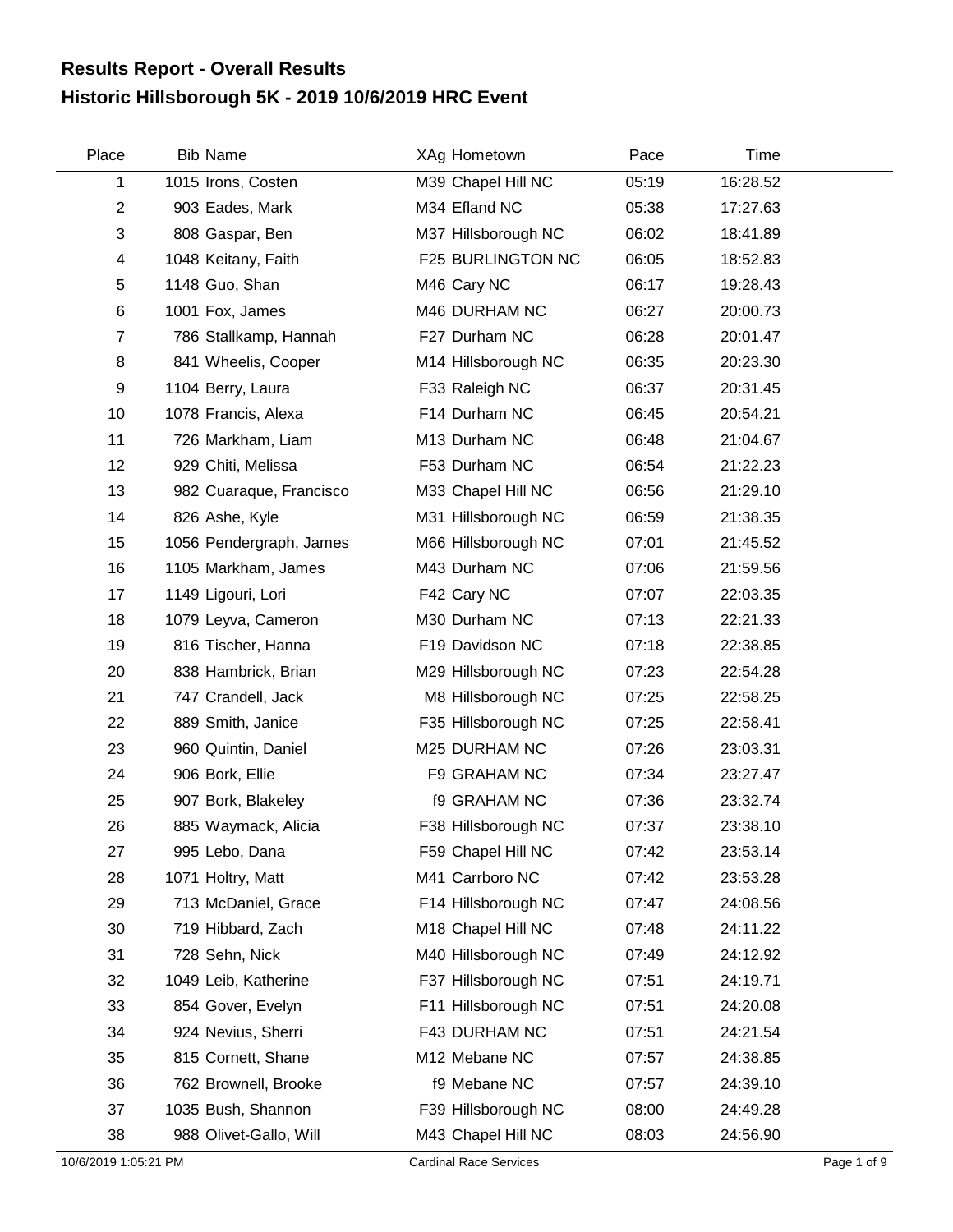| Place | <b>Bib Name</b>          | <b>XAg Hometown</b> | Pace  | Time     |  |
|-------|--------------------------|---------------------|-------|----------|--|
| 39    | 1011 Rattanavong, Steven | M48 Hillsborough NC | 08:03 | 24:56.96 |  |
| 40    | 886 Weiss, Gregory       | M40 Hillsborough NC | 08:03 | 24:57.95 |  |
| 41    | 1019 Bermeo, Katerina    | F15 DURHAM NC       | 08:08 | 25:12.85 |  |
| 42    | 723 Hester, Helen        | F15 Hillsborough NC | 08:10 | 25:19.11 |  |
| 43    | 801 Entwistle, Sarah     | F36 Carrboro NC     | 08:11 | 25:21.07 |  |
| 44    | 943 Von Hagen, Donald    | M53 Hillsborough NC | 08:12 | 25:24.80 |  |
| 45    | 1029 newcomer, mason     | M17 Mebane NC       | 08:12 | 25:25.53 |  |
| 46    | 976 Aguilar, Karina      | F30 Chapel Hill NC  | 08:14 | 25:32.95 |  |
| 47    | 858 Manwaring, Jim       | M64 Hurdle Mills NC | 08:15 | 25:35.03 |  |
| 48    | 1058 Roney, Georgia      | F15 Hillsborough NC | 08:16 | 25:37.20 |  |
| 49    | 867 Legg-Bell, Jaimie    | F15 Hillsborough NC | 08:16 | 25:37.82 |  |
| 50    | 796 Wittwer, Stephan     | M28                 | 08:18 | 25:44.08 |  |
| 51    | 987 Matthews, Ryan       | M11 Hillsborough NC | 08:20 | 25:50.34 |  |
| 52    | 736 Byrne, Christine     | F31 Carrboro NC     | 08:20 | 25:50.50 |  |
| 53    | 911 Brown, Phineas       | M11 Hillsborough NC | 08:23 | 25:58.56 |  |
| 54    | 1074 Austin, Chris       | M27 Durham NC       | 08:26 | 26:09.72 |  |
| 55    | 790 Gromyko, Owen        | M16 Hillsborough NC | 08:30 | 26:19.89 |  |
| 56    | 763 stinchcombe, tom     | m50 Hillsborough NC | 08:31 | 26:25.22 |  |
| 57    | 834 Zarkin, Josh         | M31 Hillsborough NC | 08:32 | 26:28.23 |  |
| 58    | 1096 Tu, Chela           | F35 Chapel Hill NC  | 08:33 | 26:28.93 |  |
| 59    | 1088 Holmes, Mary        | F40 Carrboro NC     | 08:33 | 26:29.52 |  |
| 60    | 1016 Miller, Ty          | M14 Hillsborough NC | 08:33 | 26:30.41 |  |
| 61    | 799 Jouannet, Ryan       | M12 Hillsborough NC | 08:35 | 26:35.27 |  |
| 62    | 765 Porter, Will         | M10 DURHAM NC       | 08:38 | 26:46.16 |  |
| 63    | 947 Porter, Tom          | M58 Hillsborough NC | 08:40 | 26:52.68 |  |
| 64    | 197 Obenshain, Kathryn   | F19 Hillsborough NC | 08:41 | 26:55.71 |  |
| 65    | 978 Runestad, Bret       | m39 Durham NC       | 08:43 | 27:01.26 |  |
| 66    | 977 Runestad, Atticus    | M9 Durham NC        | 08:43 | 27:01.38 |  |
| 67    | 966 Mullen, Savanah      | F26 Hillsborough NC | 08:44 | 27:04.60 |  |
| 68    | 965 Mullen, Patrick      | M25 Hillsborough NC | 08:45 | 27:06.43 |  |
| 69    | 1030 Hay Jr, Mike        | M34 DURHAM NC       | 08:46 | 27:09.59 |  |
| 70    | 202 Doherty, Kelly       | F43 Hillsborough NC | 08:46 | 27:10.02 |  |
| 71    | 837 Hambrick, Kelly      | F28 Hillsborough NC | 08:47 | 27:12.35 |  |
| 72    | 772 Brooks, David        | M51 Hurdle Mills NC | 08:48 | 27:17.50 |  |
| 73    | 956 Dukes, Casey         | F32 Hillsborough NC | 08:48 | 27:17.81 |  |
| 74    | 999 Reyes, Amelie        | F9 Carrboro NC      | 08:49 | 27:19.62 |  |
| 75    | 851 McNabb, James        | M12 Chapel Hill NC  | 08:49 | 27:20.95 |  |
| 76    | 716 Davis, Jaycob        | M8 Hillsborough NC  | 08:53 | 27:31.90 |  |
| 77    | 1017 Wrenn, Rebekah      | F38 Hillsborough NC | 08:54 | 27:35.48 |  |
| 78    | 711 VANDEMARK, HENRY     | M9 Hillsborough NC  | 08:57 | 27:43.69 |  |
| 79    | 994 Werden, Andrew       | M53 Chapel Hill NC  | 08:57 | 27:45.49 |  |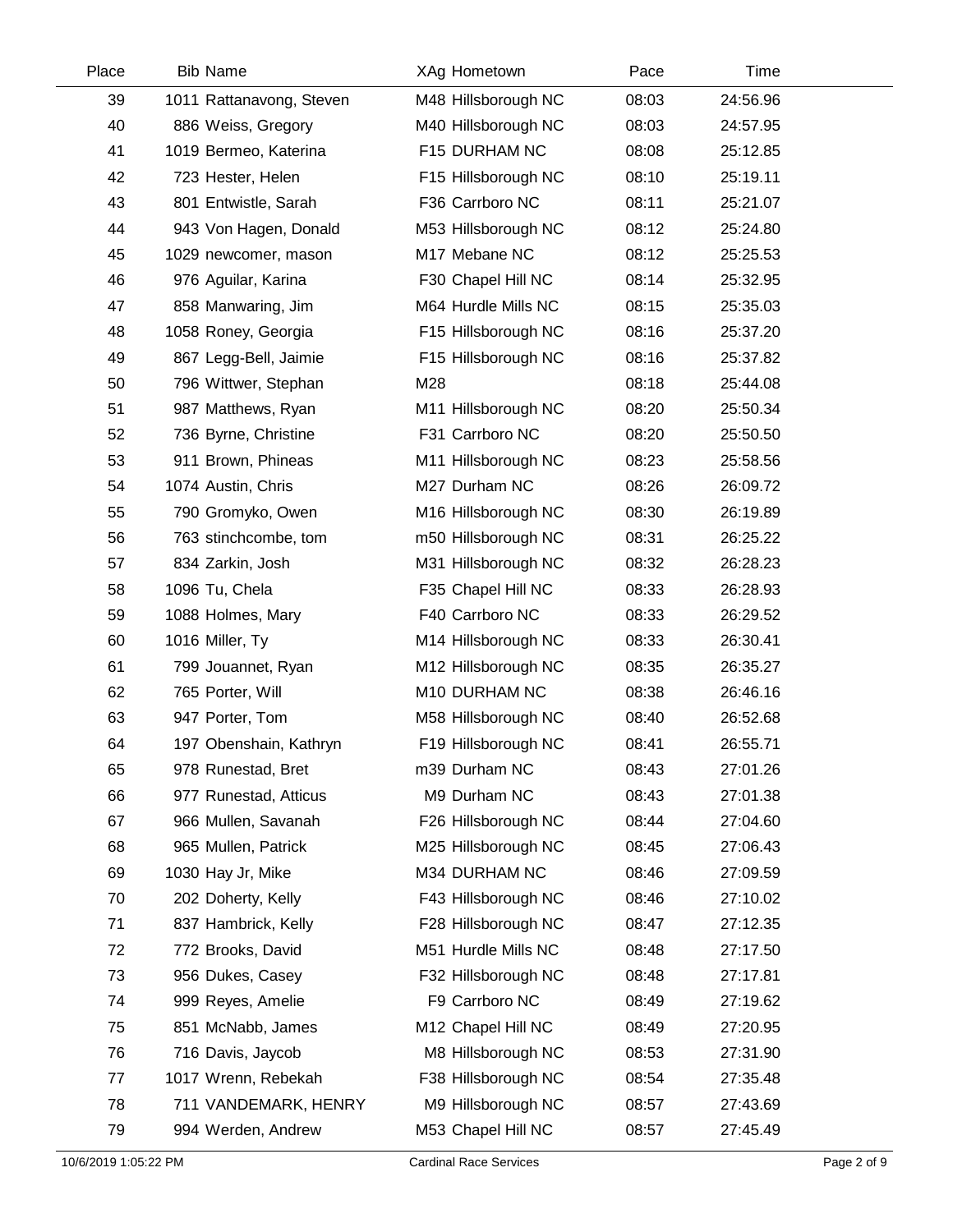| Place | <b>Bib Name</b>           | XAg Hometown        | Pace  | Time     |  |
|-------|---------------------------|---------------------|-------|----------|--|
| 80    | 849 Chilton, Teresa       | F43 Efland NC       | 08:57 | 27:45.85 |  |
| 81    | 900 Merritt, Cole         | M7 Hillsborough NC  | 08:57 | 27:45.99 |  |
| 82    | 814 Clendinning, Mark     | M60 Chapel Hill NC  | 08:58 | 27:46.85 |  |
| 83    | 899 Merritt, Katie        | F36 Hillsborough NC | 08:58 | 27:47.17 |  |
| 84    | 750 Walters, Virginia     | F37 Hillsborough NC | 09:00 | 27:55.14 |  |
| 85    | 958 Bergenroth, Holden    | M11 Hillsborough NC | 09:03 | 28:03.88 |  |
| 86    | 946 Wileman, Tom          | M16 Hillsborough NC | 09:03 | 28:04.64 |  |
| 87    | 1101 Westley, Tracy       | F44 Chapel Hill NC  | 09:05 | 28:08.73 |  |
| 88    | 909 Rhodes, Haywood       | M39 Hillsborough NC | 09:05 | 28:09.87 |  |
| 89    | 733 Braden, Jesse         | M55 Hillsborough NC | 09:06 | 28:12.37 |  |
| 90    | 855 Gover, John           | M40 Hillsborough NC | 09:09 | 28:21.45 |  |
| 91    | 882 Weiss, Sage           | F10 Hillsborough NC | 09:09 | 28:22.46 |  |
| 92    | 828 Rice, Brandon         | M65 Efland NC       | 09:09 | 28:23.34 |  |
| 93    | 910 Brown, Georgia        | F9 Hillsborough NC  | 09:10 | 28:26.16 |  |
| 94    | 1038 Fernando, Chamara    | M25 Chapel Hill NC  | 09:11 | 28:27.39 |  |
| 95    | 990 Harrell, Patrick      | M40 Hillsborough NC | 09:11 | 28:28.43 |  |
| 96    | 860 Hofbauer, Alex        | M13 Mebane NC       | 09:12 | 28:32.40 |  |
| 97    | 824 Ashe, Richard         | M64 Hillsborough NC | 09:13 | 28:35.41 |  |
| 98    | 1014 Purrington, Ginna    | F43 Durham NC       | 09:14 | 28:38.90 |  |
| 99    | 944 Crowe, Stephanie      | F38 Hillsborough NC | 09:15 | 28:40.08 |  |
| 100   | 986 Sweeney, Katherine    | F42 DURHAM NC       | 09:16 | 28:42.82 |  |
| 101   | 793 Gromyko, Lucas        | M19 Hillsborough NC | 09:16 | 28:44.71 |  |
| 102   | 998 Reyes, Heathe         | F43 Carrboro NC     | 09:17 | 28:45.21 |  |
| 103   | 1097 Sullivan, Asher      | M8 Hillsborough NC  | 09:17 | 28:45.42 |  |
| 104   | 792 Gromyko, Jeff         | M46 Hillsborough NC | 09:19 | 28:51.67 |  |
| 105   | 835 Zarkin, Allison       | F31 Hillsborough NC | 09:20 | 28:54.85 |  |
| 106   | 974 Henrickson, Matthew   | M34 Carrboro NC     | 09:20 | 28:57.35 |  |
| 107   | 1090 Galla, Celine        | F12 Chapel Hill NC  | 09:20 | 28:57.50 |  |
| 108   | 964 Zink, Abram           | M10 Hillsborough NC | 09:22 | 29:02.43 |  |
| 109   | 856 Gover, Samantha       | F9 Hillsborough NC  | 09:22 | 29:02.84 |  |
| 110   | 752 Brown, William        | M13 Hillsborough NC | 09:23 | 29:05.68 |  |
| 111   | 1076 Ayers, Jordan        | M32 Durham NC       | 09:25 | 29:11.54 |  |
| 112   | 813 Clendinning, Barbara  | F59 Chapel Hill NC  | 09:26 | 29:13.55 |  |
| 113   | 832 Eaton, Amanda         | F33 Hillsborough NC | 09:28 | 29:20.22 |  |
| 114   | 229 Jarvis, Leah          | F29 Hillsborough NC | 09:31 | 29:31.00 |  |
| 115   | 866 Bell, Ashley          | F51 Hillsborough NC | 09:33 | 29:36.67 |  |
| 116   | 875 Anderson, Nancy Lynne | F50 Hillsborough NC | 09:34 | 29:40.54 |  |
| 117   | 1005 Robinson, Smyrna     | F39 GRAHAM NC       | 09:38 | 29:51.12 |  |
| 118   | 876 Joyner, Jeremiah      | M53 Hillsborough NC | 09:38 | 29:52.00 |  |
| 119   | 764 Porter, Tina          | F45 DURHAM NC       | 09:40 | 29:58.41 |  |
| 120   | 948 Fletcher, Hannah      | F26 Durham NC       | 09:40 | 29:59.11 |  |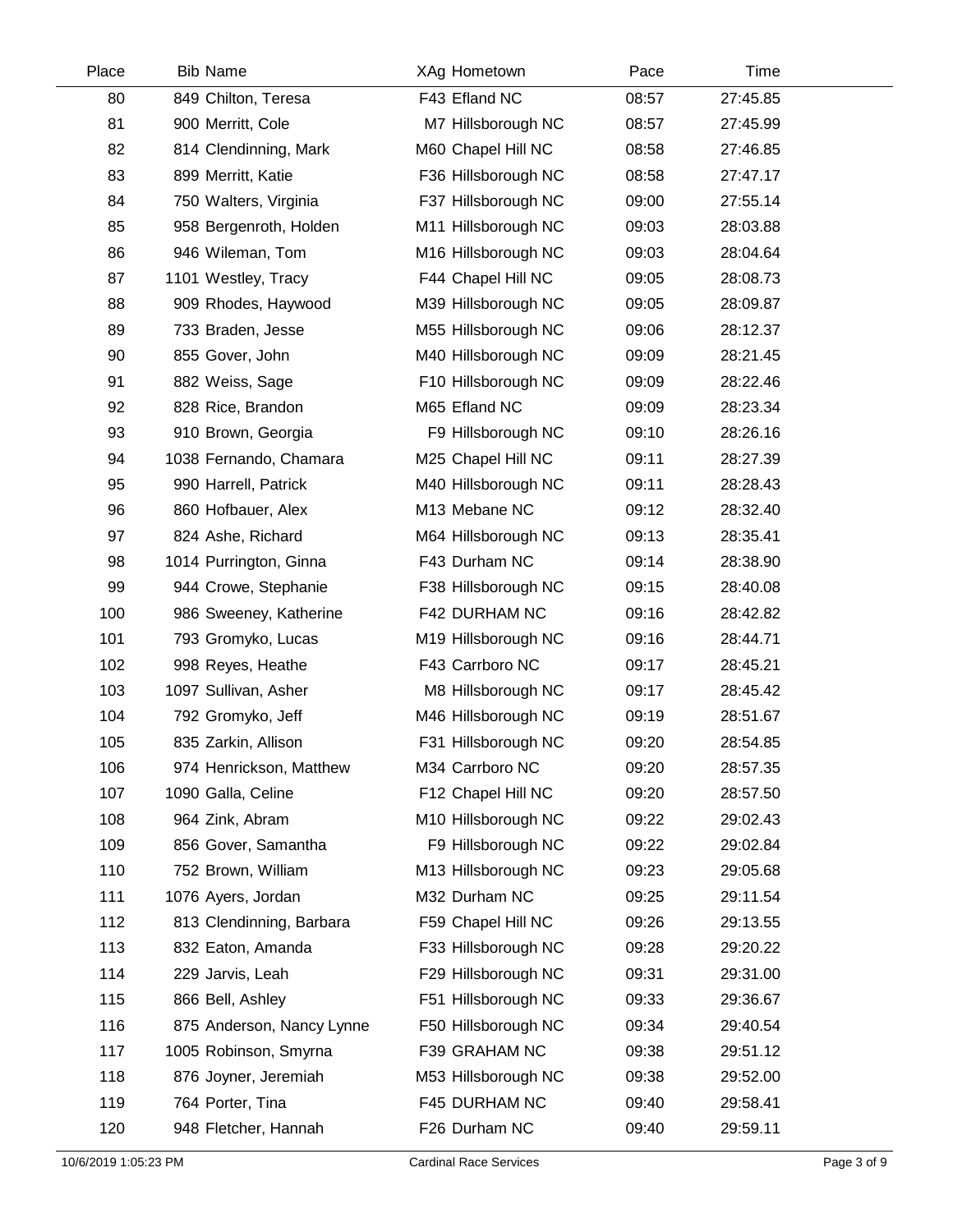| Place | <b>Bib Name</b>         | XAg Hometown        | Pace  | Time     |  |
|-------|-------------------------|---------------------|-------|----------|--|
| 121   | 1089 Galla, Danielle    | F10 Chapel Hill NC  | 09:40 | 29:59.24 |  |
| 122   | 820 Gollmar, Peter      | M57 Hillsborough NC | 09:42 | 30:04.93 |  |
| 123   | 893 Pelton, Ben         | M8 Hillsborough NC  | 09:42 | 30:05.12 |  |
| 124   | 825 Ashe, Krista        | F67 Hillsborough NC | 09:43 | 30:08.11 |  |
| 125   | 847 Goldman, Brian      | m53 Chapel Hill NC  | 09:43 | 30:08.84 |  |
| 126   | 833 Eaton, Joshua       | M36 Hillsborough NC | 09:47 | 30:19.67 |  |
| 127   | 1073 vota, amy          | F45 Chapel Hill NC  | 09:48 | 30:21.89 |  |
| 128   | 925 Kitchen, Erica      | F40 Raleigh NC      | 09:48 | 30:22.91 |  |
| 129   | 1070 McClellan, Hannah  | F21 Moyock NC       | 09:51 | 30:31.81 |  |
| 130   | 892 Pelton, Brian       | M42 Hillsborough NC | 09:52 | 30:34.37 |  |
| 131   | 1082 Yachtis, Seth      | M39 Hillsborough NC | 09:54 | 30:40.05 |  |
| 132   | 959 Bergenroth, Brandon | M48 Hillsborough NC | 09:54 | 30:42.26 |  |
| 133   | 1000 Farmer, Joshua     | M28 Durham NC       | 09:55 | 30:43.53 |  |
| 134   | 864 Lloyd, Cassidy      | F12 Mebane NC       | 09:55 | 30:44.90 |  |
| 135   | 863 Lloyd, Danny        | M47 Mebane NC       | 09:56 | 30:47.67 |  |
| 136   | 971 Van Wert, Sally     | F61 Chapel Hill NC  | 10:01 | 31:02.23 |  |
| 137   | 1023 Gehm, Amelia       | F12 Hillsborough NC | 10:02 | 31:07.11 |  |
| 138   | 794 ter Horst, Marc     | M54 Chapel Hill NC  | 10:02 | 31:07.61 |  |
| 139   | 1036 Casimir, Georges   | M56 Chapel Hill NC  | 10:03 | 31:08.51 |  |
| 140   | 822 Seiglie, Jonathan   | M32 Hillsborough NC | 10:06 | 31:17.05 |  |
| 141   | 859 Hofbauer, Heather   | F45 Mebane NC       | 10:06 | 31:17.40 |  |
| 142   | 992 Dowling, Ryan       | M28 Hillsborough NC | 10:08 | 31:24.85 |  |
| 143   | 991 Macielag, Charlene  | F30 Hillsborough NC | 10:09 | 31:26.51 |  |
| 144   | 727 Livingston, Joyanna | F41 Mebane NC       | 10:09 | 31:29.38 |  |
| 145   | 1041 Gray, Carin        | F42 Hillsborough NC | 10:10 | 31:29.78 |  |
| 146   | 984 Edwards, Rebecca    | F38 BURLINGTON NC   | 10:10 | 31:31.73 |  |
| 147   | 712 Hanzak, Jayme       | M60 Cedar Grove NC  | 10:13 | 31:41.01 |  |
| 148   | 839 Creedle, Crista     | F41 Hillsborough NC | 10:13 | 31:41.68 |  |
| 149   | 918 Pierson, Dustin     | M36 Raleigh NC      | 10:15 | 31:46.88 |  |
| 150   | 848 Goldman, Abby       | F16 Chapel Hill NC  | 10:16 | 31:49.02 |  |
| 151   | 1092 Galla, Stephen     | M52 Chapel Hill NC  | 10:17 | 31:51.37 |  |
| 152   | 1103 Edwards, Kevin     | M45 Hillsborough NC | 10:17 | 31:53.93 |  |
| 153   | 1100 Avary, Sophia      | F14 Hillsborough NC | 10:21 | 32:04.33 |  |
| 154   | 1032 Dhinoy, Nav        | M40 Garner NC       | 10:21 | 32:04.74 |  |
| 155   | 1059 Roney, Joe         | M55 Hillsborough NC | 10:22 | 32:08.00 |  |
| 156   | 950 Toney, Raymond      | M55 Chapel Hill NC  | 10:22 | 32:08.24 |  |
| 157   | 853 Gover, Elisa        | F40 Hillsborough NC | 10:22 | 32:08.27 |  |
| 158   | 1107 Turchin, Lisa      | F51 Chapel Hill NC  | 10:22 | 32:08.79 |  |
| 159   | 940 Moore, Sara         | F42 Hillsborough NC | 10:23 | 32:11.78 |  |
| 160   | 760 Pierson, Chloe      | F13 Hillsborough NC | 10:24 | 32:15.68 |  |
| 161   | 743 Snow, Marcy         | F36 Durham NC       | 10:25 | 32:18.08 |  |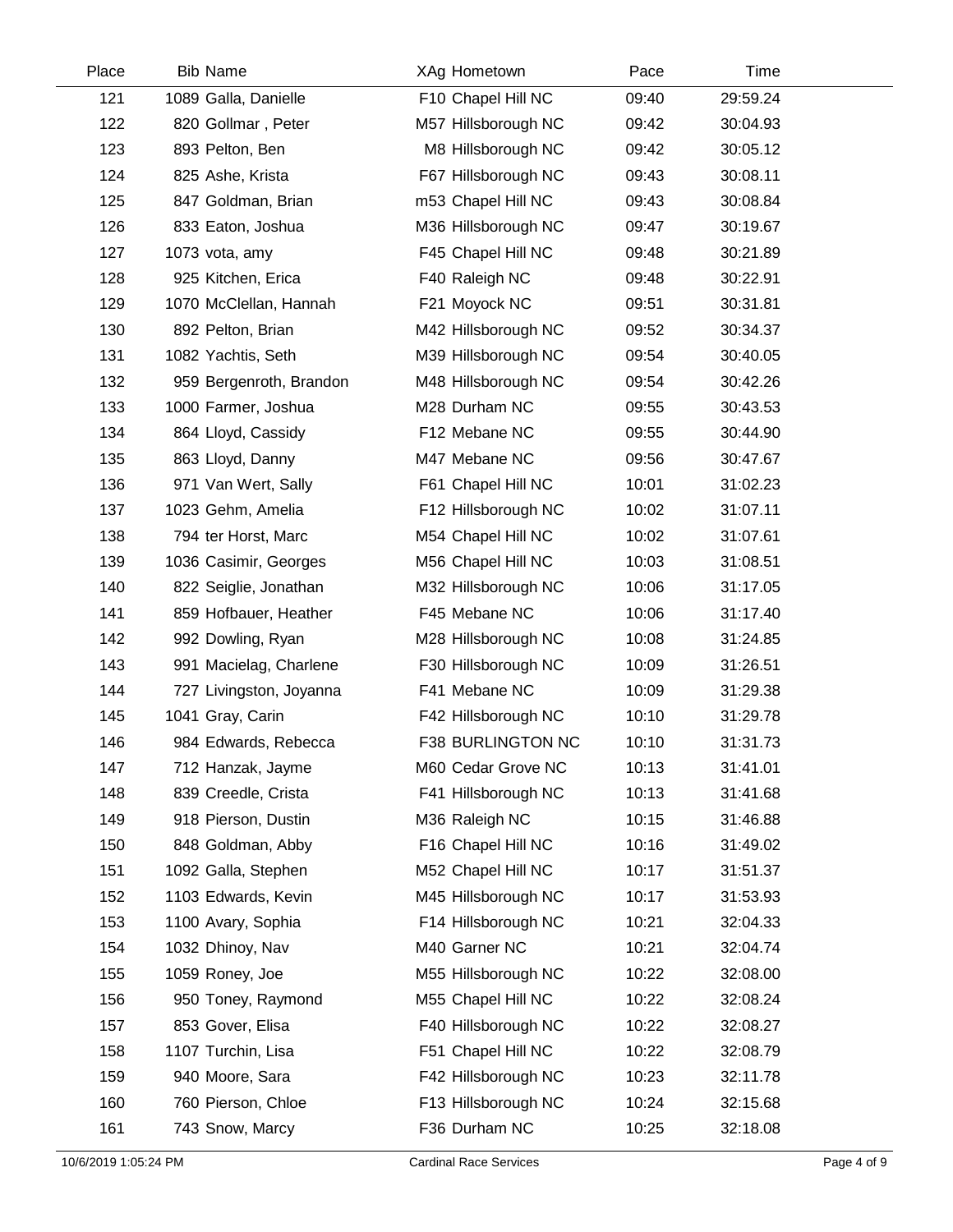| Place | <b>Bib Name</b>        | XAg Hometown        | Pace  | Time     |  |
|-------|------------------------|---------------------|-------|----------|--|
| 162   | 850 McNabb, Kelly      | F38 Chapel Hill NC  | 10:25 | 32:18.82 |  |
| 163   | 759 Pierson, Dana      | M46 Hillsborough NC | 10:25 | 32:18.90 |  |
| 164   | 802 Henderson, Laura   | F51 Carrboro NC     | 10:28 | 32:26.13 |  |
| 165   | 418 Rossi, Jennifer    | F38 Cary NC         | 10:29 | 32:30.47 |  |
| 166   | 739 Parks, John        | M37 Burlington NC   | 10:30 | 32:31.53 |  |
| 167   | 798 Jouannet, Drew     | M12 Hillsborough NC | 10:34 | 32:43.87 |  |
| 168   | 993 Eades, Betsy       | F34 Efland NC       | 10:35 | 32:47.43 |  |
| 169   | 884 Kussin, Gabriel    | M32 Hillsborough NC | 10:35 | 32:49.28 |  |
| 170   | 1039 Foutch, Mallory   | F28 Durham NC       | 10:36 | 32:52.70 |  |
| 171   | 1081 Heffley, Michelle | F50 Hillsborough NC | 10:37 | 32:53.53 |  |
| 172   | 1083 Tucker, Marcy     | F56 DURHAM NC       | 10:38 | 32:56.41 |  |
| 173   | 1085 Murray, Jeanne    | F57 DURHAM NC       | 10:38 | 32:56.99 |  |
| 174   | 1018 Wrenn, Jackson    | M10 Hillsborough NC | 10:38 | 32:58.78 |  |
| 175   | 1091 Moos, Katja       | F51 Chapel Hill NC  | 10:42 | 33:08.68 |  |
| 176   | 842 McGhee, Brenda     | F63 Mebane NC       | 10:42 | 33:08.72 |  |
| 177   | 1025 Sumner, Elizabeth | F40 DURHAM NC       | 10:43 | 33:13.05 |  |
| 178   | 1063 Sterling, Anna    | F40 Hillsborough NC | 10:43 | 33:14.13 |  |
| 179   | 1093 Newcomer, Kenneth | M43 Mebane NC       | 10:43 | 33:14.60 |  |
| 180   | 1066 Winecoff, Joe     | M28 GRAHAM NC       | 10:44 | 33:15.11 |  |
| 181   | 843 Tulchin, Matthew   | M46 Chapel Hill NC  | 10:45 | 33:20.62 |  |
| 182   | 717 Dobbs, Sarah       | F20 Hillsborough NC | 10:48 | 33:28.63 |  |
| 183   | 881 Weiss, Jonah       | M11 Hillsborough NC | 10:50 | 33:35.40 |  |
| 184   | 932 Mishalanie, Meghan | F33 DURHAM NC       | 10:52 | 33:40.08 |  |
| 185   | 1021 Jacobson, Sarah   | F38 Chapel Hill NC  | 10:54 | 33:46.18 |  |
| 186   | 1007 C, annie          | F34 Chapel Hill NC  | 10:54 | 33:46.58 |  |
| 187   | 753 Masem, Alexandra   | F37 Burlington NC   | 10:54 | 33:47.64 |  |
| 188   | 1098 Avary, Carolina   | F40 Hillsborough NC | 10:55 | 33:49.46 |  |
| 189   | 715 Davis, Rebecca     | F42 Hillsborough NC | 10:56 | 33:53.00 |  |
| 190   | 783 Ware, Michele      | F64 Chapel Hill NC  | 10:59 | 34:03.25 |  |
| 191   | 967 Gleason, Katie     | F39 Raleigh NC      | 11:00 | 34:05.58 |  |
| 192   | 1009 Montaigne, Julie  | F34 Raleigh NC      | 11:00 | 34:05.62 |  |
| 193   | 729 Bitting, Rhonda    | F40 Hillsborough NC | 11:01 | 34:07.56 |  |
| 194   | 803 DeWitt, Martin     | M30 Hillsborough NC | 11:03 | 34:13.79 |  |
| 195   | 962 Kellogg, Philip    | M26 DURHAM NC       | 11:03 | 34:14.67 |  |
| 196   | 961 Paschall, Anna     | F25 DURHAM NC       | 11:03 | 34:15.03 |  |
| 197   | 420 Ross, John         | M48 Raleigh NC      | 11:03 | 34:16.34 |  |
| 198   | 869 Metzger, Shari     | F56 Hillsborough NC | 11:04 | 34:17.19 |  |
| 199   | 804 Sisler, Laurel     | F30 Hillsborough NC | 11:04 | 34:18.11 |  |
| 200   | 787 Currier, Shelby    | F30 Mebane NC       | 11:04 | 34:19.14 |  |
| 201   | 870 Metzger, Lou       | M57 Hillsborough NC | 11:04 | 34:19.50 |  |
| 202   | 766 Sprenger, DIRK     | M68 Hillsborough NC | 11:05 | 34:21.04 |  |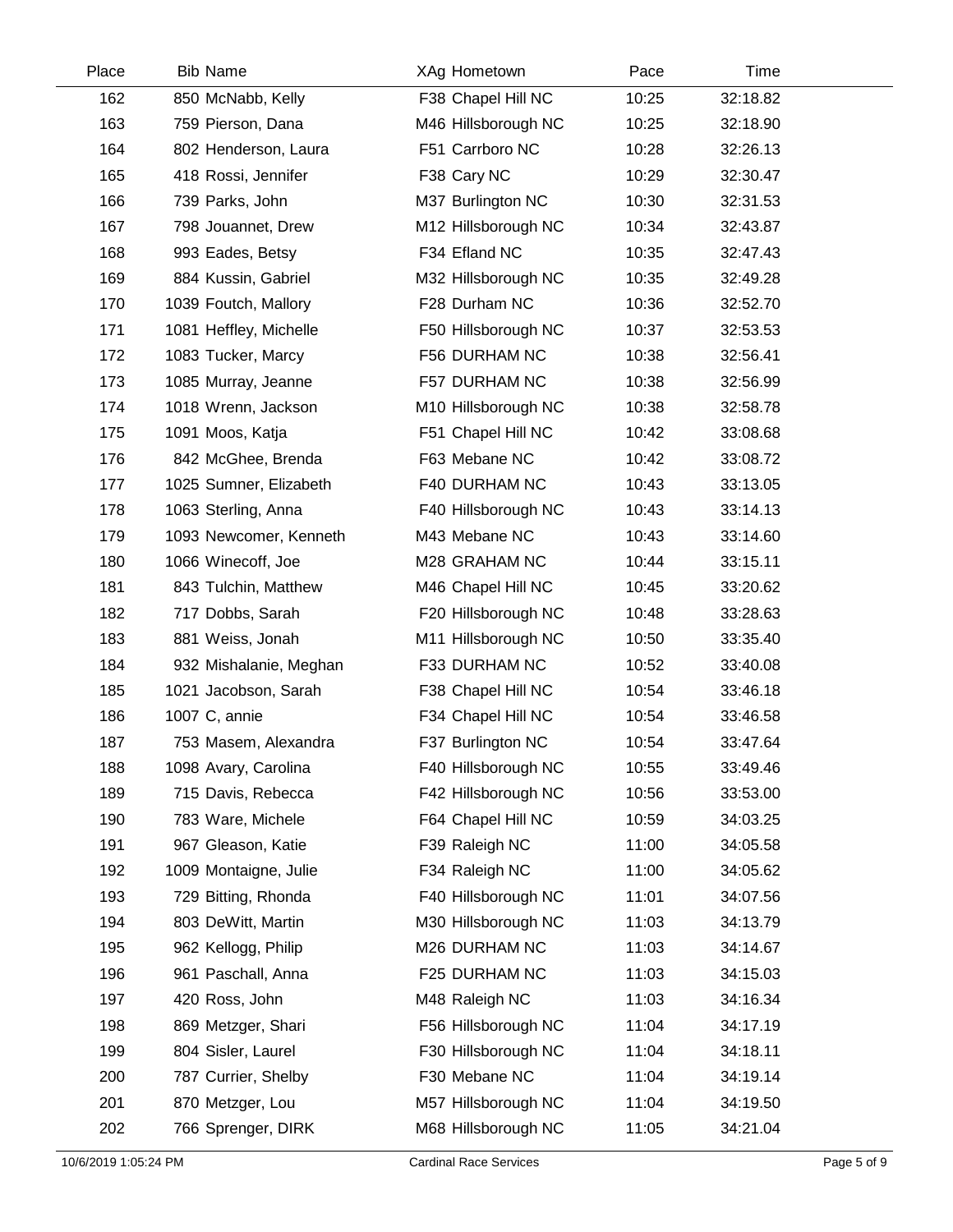| Place | <b>Bib Name</b>            | XAg Hometown        | Pace  | Time     |  |
|-------|----------------------------|---------------------|-------|----------|--|
| 203   | 741 Williams, Robin        | F53 Mebane NC       | 11:06 | 34:24.06 |  |
| 204   | 746 Crandell, Jamie        | F39 Hillsborough NC | 11:06 | 34:25.45 |  |
| 205   | 865 Thomas, Joan           | F45 Hillsborough NC | 11:07 | 34:26.19 |  |
| 206   | 895 Adams, Emily           | F44 Chapel Hill NC  | 11:08 | 34:31.57 |  |
| 207   | 721 Williams, Crystal      | F45 Durham NC       | 11:08 | 34:32.28 |  |
| 208   | 901 Shepherd, Jen          | F45 Hillsborough NC | 11:10 | 34:35.60 |  |
| 209   | 784 Friedel, Jena          | F42 Hillsborough NC | 11:10 | 34:38.05 |  |
| 210   | 365 Ross, Carston          | M16 Raleigh NC      | 11:12 | 34:42.47 |  |
| 211   | 809 Bryant, Monty          | M66 Chapel Hill NC  | 11:12 | 34:44.36 |  |
| 212   | 1040 Franklin, Kate        | F18 Hillsborough NC | 11:16 | 34:55.04 |  |
| 213   | 891 Jolly, Jennifer        | F37 Haw River NC    | 11:16 | 34:55.57 |  |
| 214   | 761 Brownell, Jenny        | F41 Mebane NC       | 11:18 | 35:00.89 |  |
| 215   | 926 Arun, Keshav           | M8 Morrisville NC   | 11:19 | 35:03.67 |  |
| 216   | 1013 Murray, Scott         | M41 Durham NC       | 11:19 | 35:05.33 |  |
| 217   | 751 Brown, Paul            | F50 Hillsborough NC | 11:20 | 35:08.57 |  |
| 218   | 890 Wargin, Eric           | M37 Haw River NC    | 11:22 | 35:13.49 |  |
| 219   | 758 Bryson, Theo           | M7 Chapel Hill NC   | 11:22 | 35:14.37 |  |
| 220   | 949 Hannah, Ross           | M34 Chapel Hill NC  | 11:24 | 35:20.95 |  |
| 221   | 871 Kuhn, Wendy            | F55 Hillsborough NC | 11:33 | 35:49.38 |  |
| 222   | 771 Dipert, Leo            | M7 Mebane NC        | 11:37 | 36:01.00 |  |
| 223   | 769 Dipert, David          | M43 Mebane NC       | 11:37 | 36:01.61 |  |
| 224   | 931 DHUNGANA, SOL          | F12 Hillsborough NC | 11:40 | 36:11.23 |  |
| 225   | 930 DHUNGANA, DIEGO        | M11 Hillsborough NC | 11:41 | 36:11.62 |  |
| 226   | 731 Hawes, LaDeane         | F55 Chapel Hill NC  | 11:41 | 36:13.10 |  |
| 227   | 905 Ray, Katie             | F23 GRAHAM NC       | 11:44 | 36:22.41 |  |
| 228   | 904 Williams, Whitney      | F29 Chapel Hill NC  | 11:44 | 36:23.48 |  |
| 229   | 184 Woolsey, Christen      | F32 Mebane NC       | 11:45 | 36:25.53 |  |
| 230   | 722 Cheshire, Tiffany      | F36 Hillsborough NC | 11:46 | 36:27.59 |  |
| 231   | 791 Hancock, Jennifer      | F48 Mebane NC       | 11:49 | 36:36.39 |  |
| 232   | 877 Miller, Judy           | F67 Hillsborough NC | 11:51 | 36:45.33 |  |
| 233   | 770 Dipert, Eli            | M9 Mebane NC        | 11:51 | 36:45.52 |  |
| 234   | 1053 Matthews, Vivienne    | F9 Hillsborough NC  | 11:57 | 37:01.47 |  |
| 235   | 844 Marshall, Katharine    | F47 Chapel Hill NC  | 11:57 | 37:01.84 |  |
| 236   | 707 Butler, Becky          | F37 Hillsborough NC | 11:57 | 37:03.65 |  |
| 237   | 700 Porter, Kristie        | F42 Durham NC       | 11:58 | 37:04.79 |  |
| 238   | 773 Brooks, Leslie         | F46 Hurdle Mills NC | 11:58 | 37:05.37 |  |
| 239   | 1028 newcomer, allison     | F42 Mebane NC       | 11:58 | 37:07.12 |  |
| 240   | 952 Molinari-Suggs, Jordan | M13 Greensboro NC   | 11:59 | 37:09.02 |  |
| 241   | 894 Ardyson, Hannah        | F45 Hillsborough NC | 12:00 | 37:11.00 |  |
| 242   | 983 Davis, Lisa            | F50 Raleigh NC      | 12:00 | 37:13.55 |  |
| 243   | 757 Bryson, Maya           | F9 Hillsborough NC  | 12:02 | 37:18.58 |  |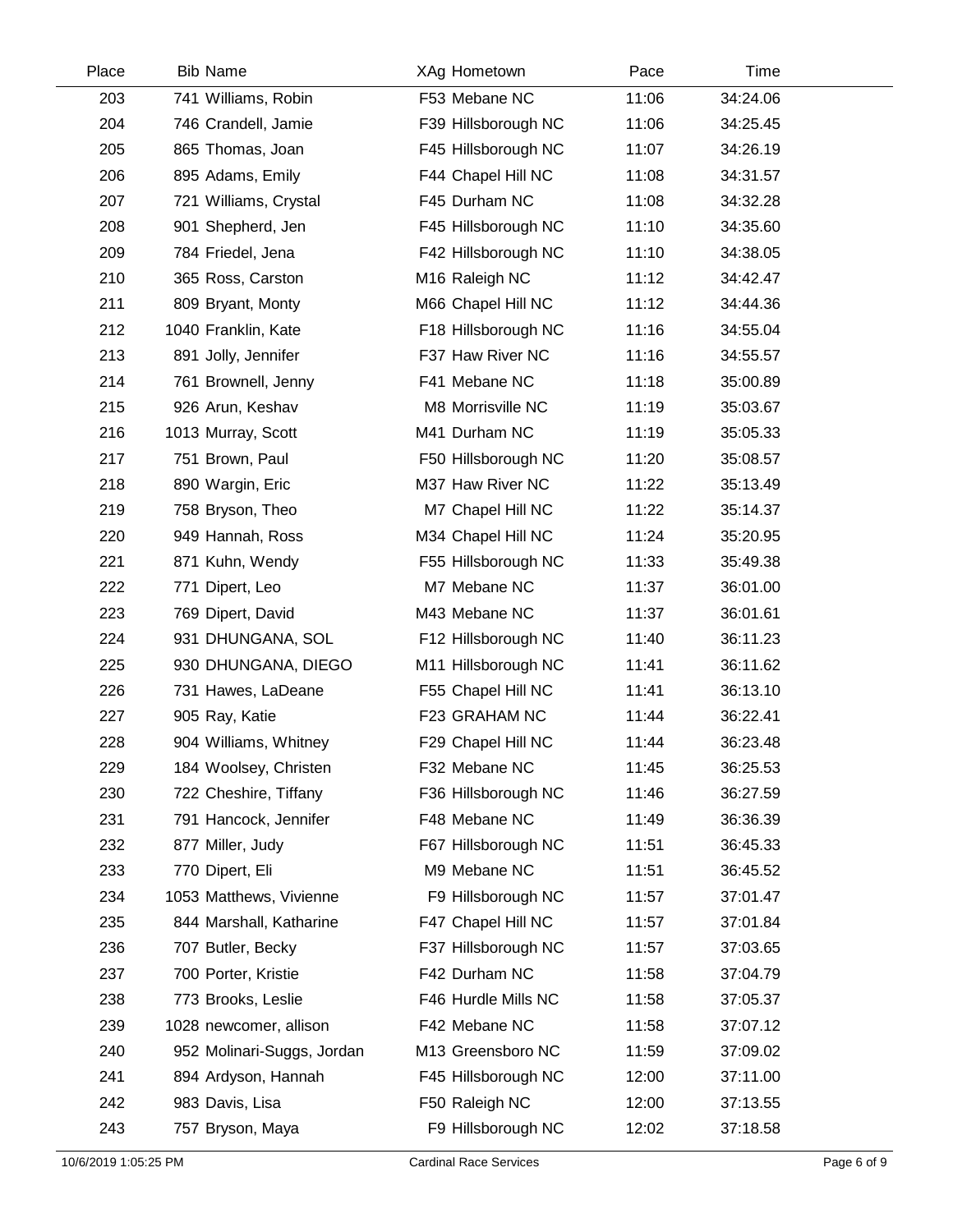| Place | <b>Bib Name</b>          | XAg Hometown        | Pace  | Time     |  |
|-------|--------------------------|---------------------|-------|----------|--|
| 244   | 1087 Daniells, Steve     | M47 Hillsborough NC | 12:02 | 37:19.23 |  |
| 245   | 1026 Daniels, Chase      | M6 Hillsborough NC  | 12:02 | 37:19.69 |  |
| 246   | 1004 Salger, Kelly       | F40 Cary NC         | 12:03 | 37:20.52 |  |
| 247   | 806 Pavuk, Alana         | F36 Hillsborough NC | 12:03 | 37:20.75 |  |
| 248   | 756 Bryson, Vicky        | F43 Hillsborough NC | 12:03 | 37:21.11 |  |
| 249   | 829 Robeson, RiLee       | F35 Durham NC       | 12:03 | 37:22.77 |  |
| 250   | 830 Robeson, Alex        | M35 Durham NC       | 12:04 | 37:23.93 |  |
| 251   | 383 Engle, Cindy         | F69 Durham NC       | 12:04 | 37:25.57 |  |
| 252   | 1031 Hay, Renee          | F36 DURHAM NC       | 12:05 | 37:26.57 |  |
| 253   | 1050 Machovec, Kelly     | F41 Hillsborough NC | 12:07 | 37:34.35 |  |
| 254   | 827 Patterson, Sarah     | F39 Hillsborough NC | 12:09 | 37:40.59 |  |
| 255   | 951 Suggs, Joe           | M48 Greensboro NC   | 12:10 | 37:42.99 |  |
| 256   | 1052 Matthews, Eva       | F7 Hillsborough NC  | 12:14 | 37:53.90 |  |
| 257   | 913 Richards, JAck       | M42 Hillsborough NC | 12:17 | 38:04.05 |  |
| 258   | 710 VANDEMARK, AIMEE     | F42 Hillsborough NC | 12:22 | 38:18.66 |  |
| 259   | 968 Raja, Abi            | F36 Carrboro NC     | 12:22 | 38:20.30 |  |
| 260   | 972 Waters, Marcey       | F49 Carrboro NC     | 12:22 | 38:20.91 |  |
| 261   | 862 Hofbauer, Wyatt      | M9 Mebane NC        | 12:23 | 38:21.92 |  |
| 262   | 861 Hofbauer, Jaycee     | M46 Mebane NC       | 12:25 | 38:30.59 |  |
| 263   | 852 Hull, Penny          | F42 Pittsboro NC    | 12:34 | 38:56.39 |  |
| 264   | 846 Olich, Jacqueline    | F49 Chapel Hill NC  | 12:35 | 39:00.58 |  |
| 265   | 1084 Popovich, Karen     | F57 Hillsborough NC | 12:35 | 39:01.07 |  |
| 266   | 797 Jouannet, Christine  | F43 Hillsborough NC | 12:40 | 39:14.55 |  |
| 267   | 811 Miles, Alissa        | F37 Hillsborough NC | 12:40 | 39:15.27 |  |
| 268   | 714 Golombisky, Jennifer | F24 Hillsborough NC | 12:40 | 39:16.77 |  |
| 269   | 908 Thomas, Paul         | M60 Hillsborough NC | 12:41 | 39:18.96 |  |
| 270   | 780 Lewis, Emery         | F10 Burlington NC   | 12:42 | 39:23.04 |  |
| 271   | 1002 Best, Jessica       | F42 Apex NC         | 12:44 | 39:26.94 |  |
| 272   | 1003 Best, Hayden        | M13 Apex NC         | 12:44 | 39:28.16 |  |
| 273   | 821 Samoilenko, Nadia    | F16 Hillsborough NC | 12:46 | 39:34.58 |  |
| 274   | 823 Seiglie, Vanessa     | F34 Hillsborough NC | 12:48 | 39:40.27 |  |
| 275   | 709 Pease, Amber         | F35 Sanford NC      | 12:48 | 39:41.35 |  |
| 276   | 708 Sevy, Kimberly       | F57 Pittsboro NC    | 12:53 | 39:54.85 |  |
| 277   | 857 Haywood, Marion      | F72 Chapel Hill NC  | 12:53 | 39:56.06 |  |
| 278   | 939 Bruce, Judy          | F55 Hillsborough NC | 13:00 | 40:16.55 |  |
| 279   | 938 Bruce, Anna          | F24 Hillsborough NC | 13:00 | 40:18.13 |  |
| 280   | 953 Blevins, Lisa        | F56 CARY NC         | 13:04 | 40:31.66 |  |
| 281   | 880 Wojnarski, Ashley    | F33 Hillsborough NC | 13:06 | 40:37.49 |  |
| 282   | 737 Livingston, Arthur   | M59 Raleigh NC      | 13:07 | 40:39.27 |  |
| 283   | 779 Burgess, Nancy       | F68 BURLINGTON NC   | 13:08 | 40:41.90 |  |
| 284   | 789 Shanafelt, Hannah    | F37 Hillsborough NC | 13:08 | 40:42.60 |  |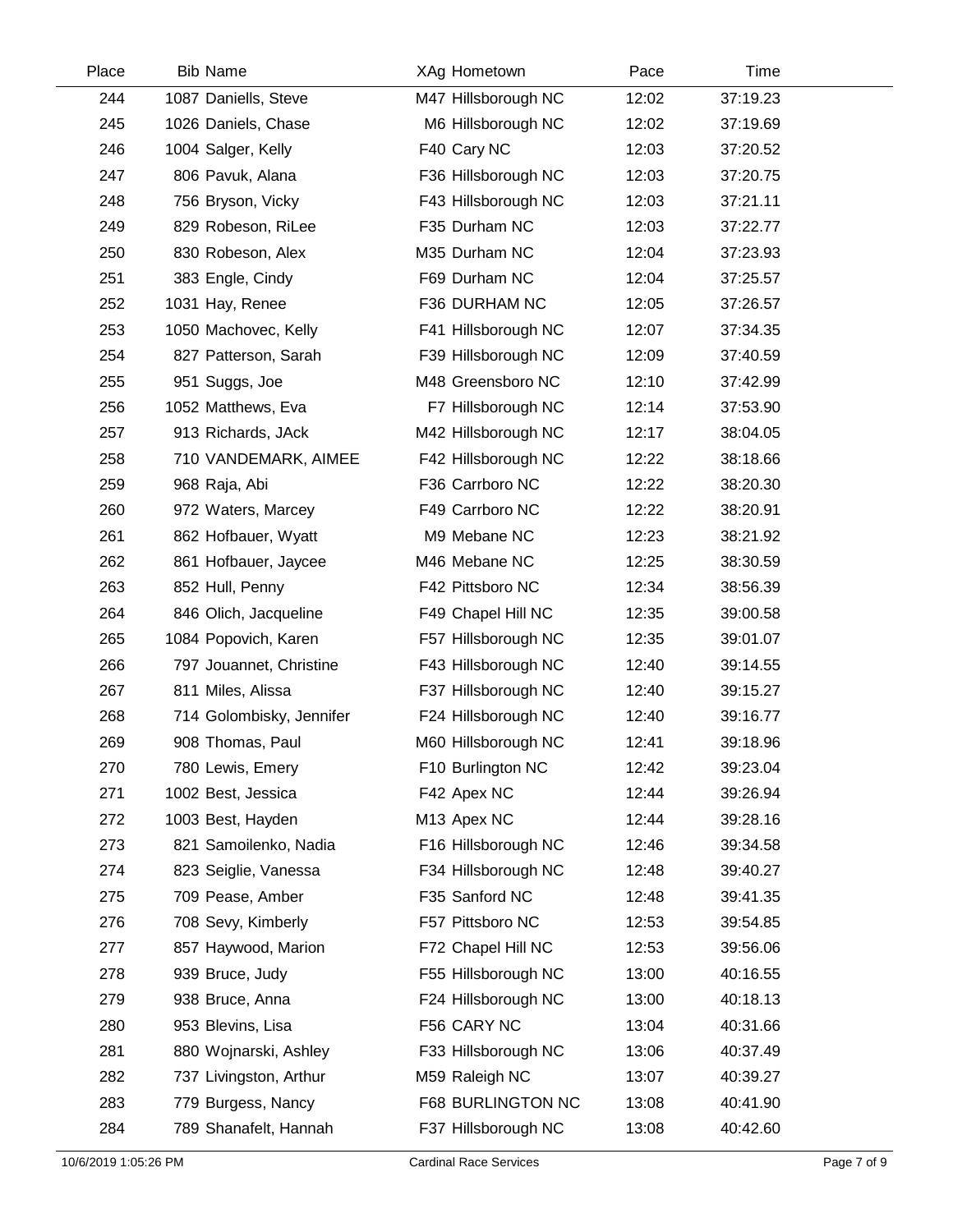| Place | <b>Bib Name</b>             | XAg Hometown        | Pace  | Time     |  |
|-------|-----------------------------|---------------------|-------|----------|--|
| 285   | 1057 Phelps Hawkins, Rachel | F71 Hillsborough NC | 13:08 | 40:43.62 |  |
| 286   | 810 Robinson, Michelle      | F39 Mebane NC       | 13:10 | 40:47.51 |  |
| 287   | 942 Lloyd-Cowden, Julia     | F37 Morrisville NC  | 13:10 | 40:48.04 |  |
| 288   | 1080 Shaw, Alexandria       | F27 Roxboro NC      | 13:11 | 40:53.33 |  |
| 289   | 1086 Smith, Kallie          | F7 Hillsborough NC  | 13:12 | 40:54.15 |  |
| 290   | 735 Smith, Lukas            | M10 Hillsborough NC | 13:12 | 40:54.30 |  |
| 291   | 941 Blair, Ellen            | F64                 | 13:16 | 41:08.87 |  |
| 292   | 1062 Sanders, Daryl         | M64 Matthews NC     | 13:26 | 41:38.11 |  |
| 293   | 963 Zink, Sarah             | F44 Hillsborough NC | 13:27 | 41:41.96 |  |
| 294   | 933 Watchorn, Glenn         | M47 Goldsboro NC    | 13:29 | 41:48.19 |  |
| 295   | 874 Anderson, Nels          | M83 Hillsborough NC | 13:30 | 41:51.99 |  |
| 296   | 902 Salmon, Beth            | F55 Clayton NC      | 13:37 | 42:13.01 |  |
| 297   | 725 Smylie, Lucinda         | F9 Hillsborough NC  | 13:41 | 42:23.99 |  |
| 298   | 724 Smylie, Robb            | M43 Hillsborough NC | 13:41 | 42:24.48 |  |
| 299   | 703 Van Horn, Earl          | M39 Hillsborough NC | 13:46 | 42:42.08 |  |
| 300   | 702 Van Horn, Sarah         | F35 Hillsborough NC | 13:51 | 42:57.59 |  |
| 301   | 1022 Gehm, Wendy            | F51 Hillsborough NC | 13:55 | 43:09.33 |  |
| 302   | 1099 Avary, Ethan           | M11 Hillsborough NC | 13:57 | 43:15.02 |  |
| 303   | 1102 Westley, Anna          | F11 Chapel Hill NC  | 13:57 | 43:15.06 |  |
| 304   | 776 Mack, KJ                | M9 Hillsborough NC  | 14:02 | 43:28.86 |  |
| 305   | 981 Aguirre, Amber          | F41 Hillsborough NC | 14:08 | 43:49.46 |  |
| 306   | 1024 Dallas, Alyssa         | F45 Hillsborough NC | 14:08 | 43:50.21 |  |
| 307   | 989 Harrell, Jessica        | F41 Hillsborough NC | 14:09 | 43:52.79 |  |
| 308   | 896 DeVine, Gina            | F65 Chapel Hill NC  | 14:15 | 44:09.31 |  |
| 309   | 897 Jurgensen, Dennis       | M66 Chapel Hill NC  | 14:15 | 44:09.95 |  |
| 310   | 936 Quammen, Linnea         | F9 Durham NC        | 14:22 | 44:32.79 |  |
| 311   | 935 Valnes Quammen, Sandra  | F38 Durham NC       | 14:23 | 44:35.62 |  |
| 312   | 718 Allison, Traclynne      | F22 Chapel Hill NC  | 14:36 | 45:14.12 |  |
| 313   | 774 Houpe, Laura            | F41 Chapel Hill NC  | 14:40 | 45:28.99 |  |
| 314   | 777 Mack, Dalia             | F39 Hillsborough NC | 14:47 | 45:50.09 |  |
| 315   | 805 Rodgers, Chuck          | M58 Hurdle Mills NC | 14:54 | 46:11.24 |  |
| 316   | 781 Lewis, Elizabeth        | F40 Burlington NC   | 14:59 | 46:25.65 |  |
| 317   | 883 Kussin, Anna            | F29 Hillsborough NC | 15:01 | 46:34.34 |  |
| 318   | 730 Meyrueix, Laetitia      | F26 Chapel Hill NC  | 15:07 | 46:50.56 |  |
| 319   | 1010 Jackson, Janet         | F63 Hillsborough NC | 15:13 | 47:10.48 |  |
| 320   | 1045 Husky, Pyro            | M6 Raleigh NC       | 15:17 | 47:23.93 |  |
| 321   | 954 Molby, Sabena           | F8 Hillsborough NC  | 15:18 | 47:24.52 |  |
| 322   | 955 Molby, Anita            | F46 Hillsborough NC | 15:18 | 47:25.09 |  |
| 323   | 920 Horton, Julie           | F63 Chapel Hill NC  | 16:00 | 49:35.98 |  |
| 324   | 775 Houpe, Eirian           | F51 Chapel Hill NC  | 16:03 | 49:43.95 |  |
| 325   | 800 Schumacher, Margaret    | F59 Efland NC       | 16:28 | 51:02.45 |  |